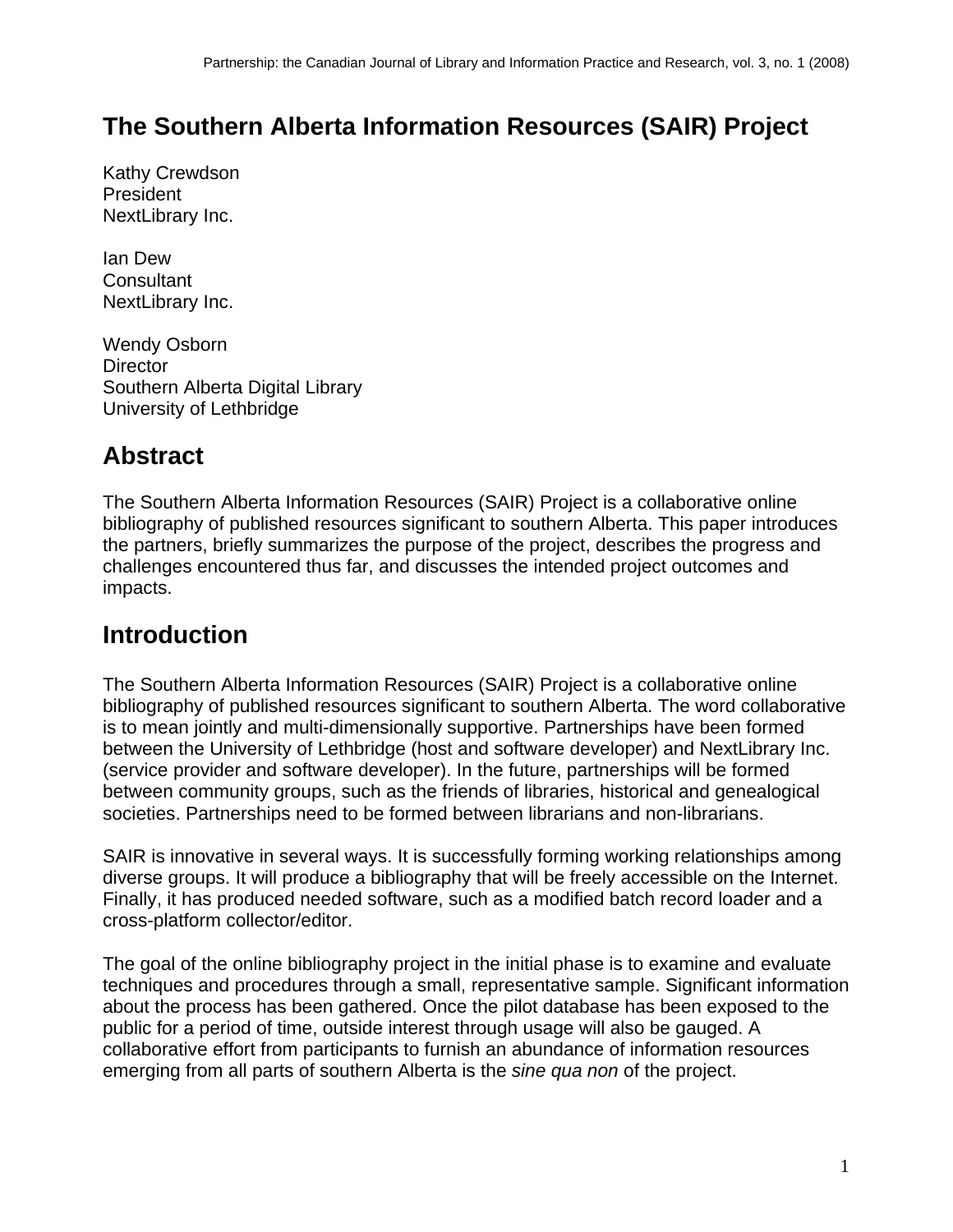# **SAIR Project Scope**

The impetus for creating an online bibliography was a grant from the Alberta Historical Resources Foundation (AHRF) Heritage Preservation Partnership Program. The purpose of the grant was to update bibliographic works compiled on southern Alberta: *A Bibliography of Information Resources and Material Relating to Southern Alberta to 1970*  and *Bibliography of Materials Relating to Southern Alberta 1971 to 1990.* Both bibliographies were compiled using current technology that existed at the time. This meant visiting each institution with holdings on southern Alberta; writing by hand or typing on a catalogue card, bibliographic, authorities, and holdings information; photocopying the card; and entering the data into a word processor. Our intent was to create an online bibliography using modern technology, open source software and international standards. SAIR will be among the new wave of collaborative bibliographies.

The development of networked information services, made possible by the WWW infrastructure, has enabled very large numbers of people to discover, organize, and publish information, including bibliographies. This publishing activity is fundamentally important because it structures information locally, creating a patchy network of secondary access points. In turn, these access points enable information discovery, the formation and development of communities of interest. In sum, this activity and the enabling technical infrastructure, invites bibliographies to take on a new interactive possibility. (Hendry *et al. 805*)

SAIR bibliography will contain:

- A listing of significant information resources: books, selected periodical articles, dissertations, theses, government documents and major research reports about southern Alberta published between 1991 and the present, plus hidden collections;
- Resources pertaining to the geographic area south of the 51st parallel (between the boundaries of British Columbia and Saskatchewan) and the 49th parallel;
- Electronic and fixed formats: databases, multimedia, video, audio, and print materials;
- Bibliographic information on the region and its communities.

SAIR bibliography is:

- Regional by design because it serves users in southern Alberta;
- A time saver since it concentrates in one source hard to find local resources for a variety of users;
- A contemporary reference research tool for corporations, businesses and institutes.

## **Objectives**

In May 2003, the following objectives were defined:

1. To develop an inventory of significant contemporary and historical information resources which inform research and inspire new scholarship in various aspects of southern Alberta;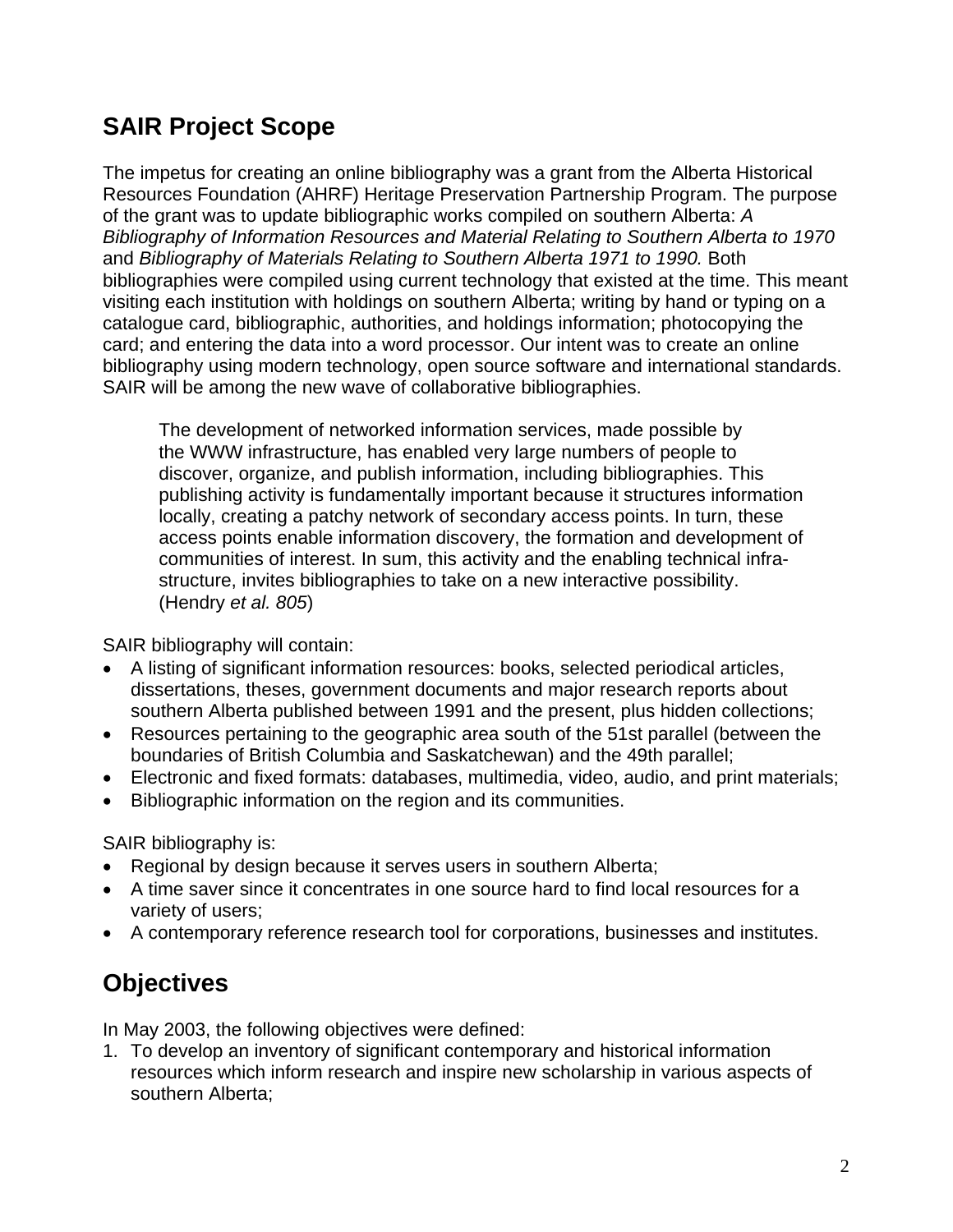2. To facilitate access to significant information resources of libraries, historical and genealogical societies, and institutes of higher learning through input of their holdings and other metadata.

# **Process**

Marketing engages interest and communicates needs from potential participants. In 2003, the authors began a marketing campaign with two printed bibliographies under each arm and visited researchers, genealogists, librarians and curators in roughly 100 institutions in southern Alberta. The intent was to harness the experience of individuals to help design the bibliography in terms of selection (what was to be included), arrangement, and design of a simple, intuitive interface for entering records into the final product. It was also felt that the more input at this personal level, the more likely the interest.

The responses from individuals varied from very keen to very confused. Therefore, detailed notes were recorded. In addition, a web-based newsletter was published to provide progress reports, and to facilitate discussion on what topics would be considered "significant". This proved to be a thorny issue. In the context of this project, it was determined that significant shall mean those topics of importance to the region of southern Alberta, including community, water, environment, border issues (related to the proximity of the international border) and health.

The wild rose was adopted as an emblem for SAIR since it is widely recognized in Alberta as a symbol representing heartiness and independence (Figure 1).





Southern Alberta Information Resources Project

**Figure 1 - SAIR Wild Rose Emblem** 

The approach will be to systematically load records from sources of bibliographic records for works published during the years 1991 to the present. Bibliographic records are imported in ISO 2709 (MARC) format and displayed in ISO 15836 (Dublin Core) format,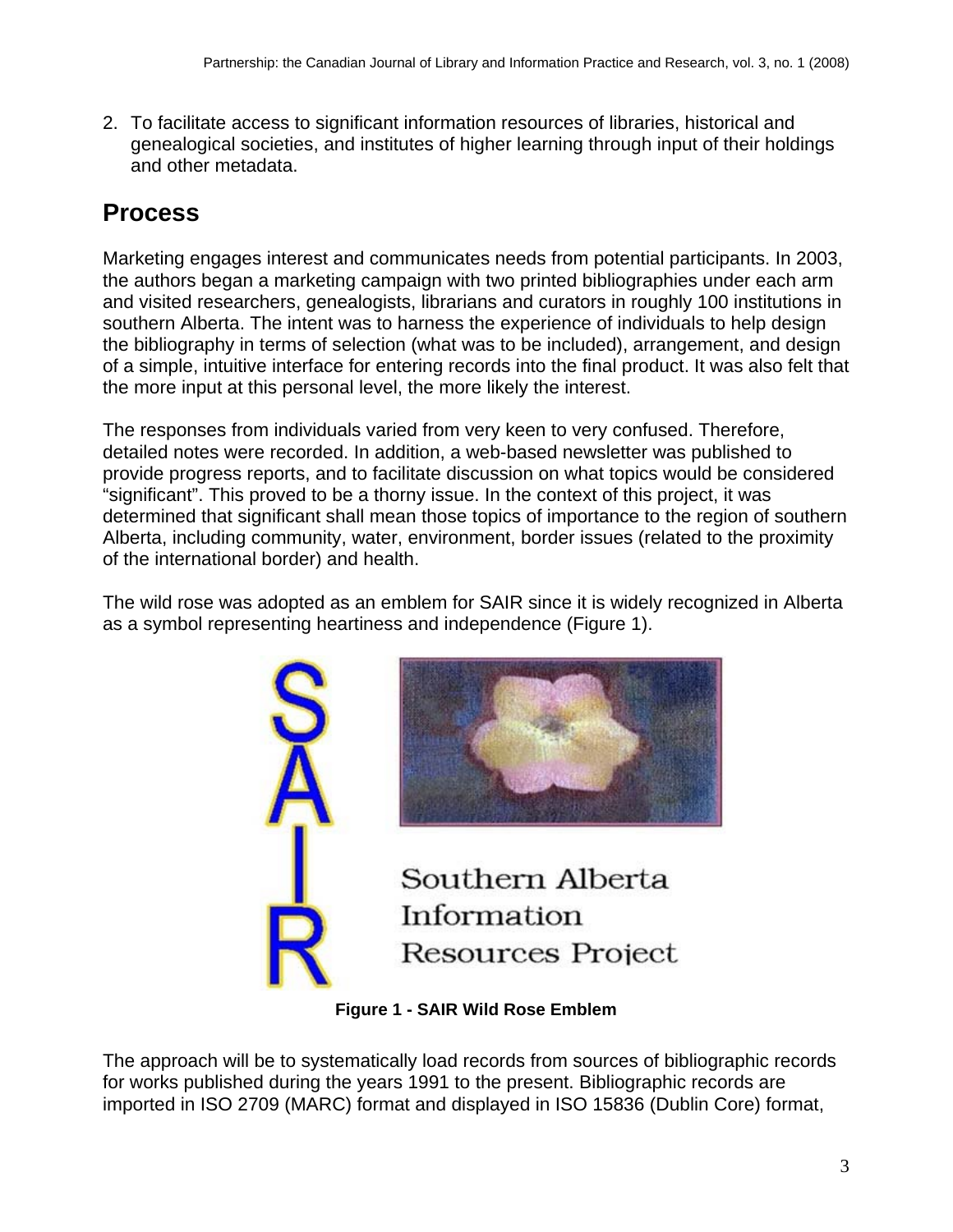making SAIR compatible with existing and future library systems. Test searches have been made in Library and Archives Canada's AMICUS Database and a number of federated searches using ISO23950 (NISO Z39.50) compliant software. Regional bibliographic databases, including Calgary Public, University of Calgary, and University of Alberta were searched selectively. At this point, there are files of bibliographic information remaining to be loaded into the database: 2,391 bibliographic records in MARC format, published from 1991 onwards.

Since records can be added, edited and deleted using any web browser, any library or other organization, such as archives, historical and genealogical society, can contribute to SAIR in future phases. Participants have different levels of knowledge of library standards. Therefore, an experienced cataloguer will perform the final editing of records. This makes SAIR a system for true collaboration among librarians and non-librarians. Specialized search or browsing features are implemented by utilizing open source software depending on participant suggestions. For instance, the user can browse any one of nine categories: Land, Water, Environment, Community History, Community Present, Spirit, Fine Art, Economy and General.

Once a critical mass of documents on a specific topic has been loaded, users will be asked to contribute records for significant works. Critical mass is defined as the point in each user's research that SAIR becomes worth consulting. This will occur when there are more relevant records in SAIR than another source. Users can then provide records in a file in MARC format or directly using J-MARC editing software. The best-case scenario for collecting records from the region would be collaboration from every user to electronically load records to the SAIR site.

Major online resource collections to be searched include:

- Public libraries
- Alberta Legislature Library
- Archaeological Survey of Alberta Library
- The Alberta Library
- Alberta government departmental libraries
- Federal government libraries, such as agricultural research stations
- Library and Archives Canada
- Academic libraries, located at regional universities and colleges

Regional resource collections that are not available online at present include special libraries such as the Rocky Mountain Archives in Banff and the Warden's Library at Waterton Lakes National Park. Other regional resource collections to be searched include museums, historical societies and archives.

# **Technology**

Another important intent of SAIR is to use modern technology in conjunction with accepted standards to achieve objectives. The platform is based on international metadata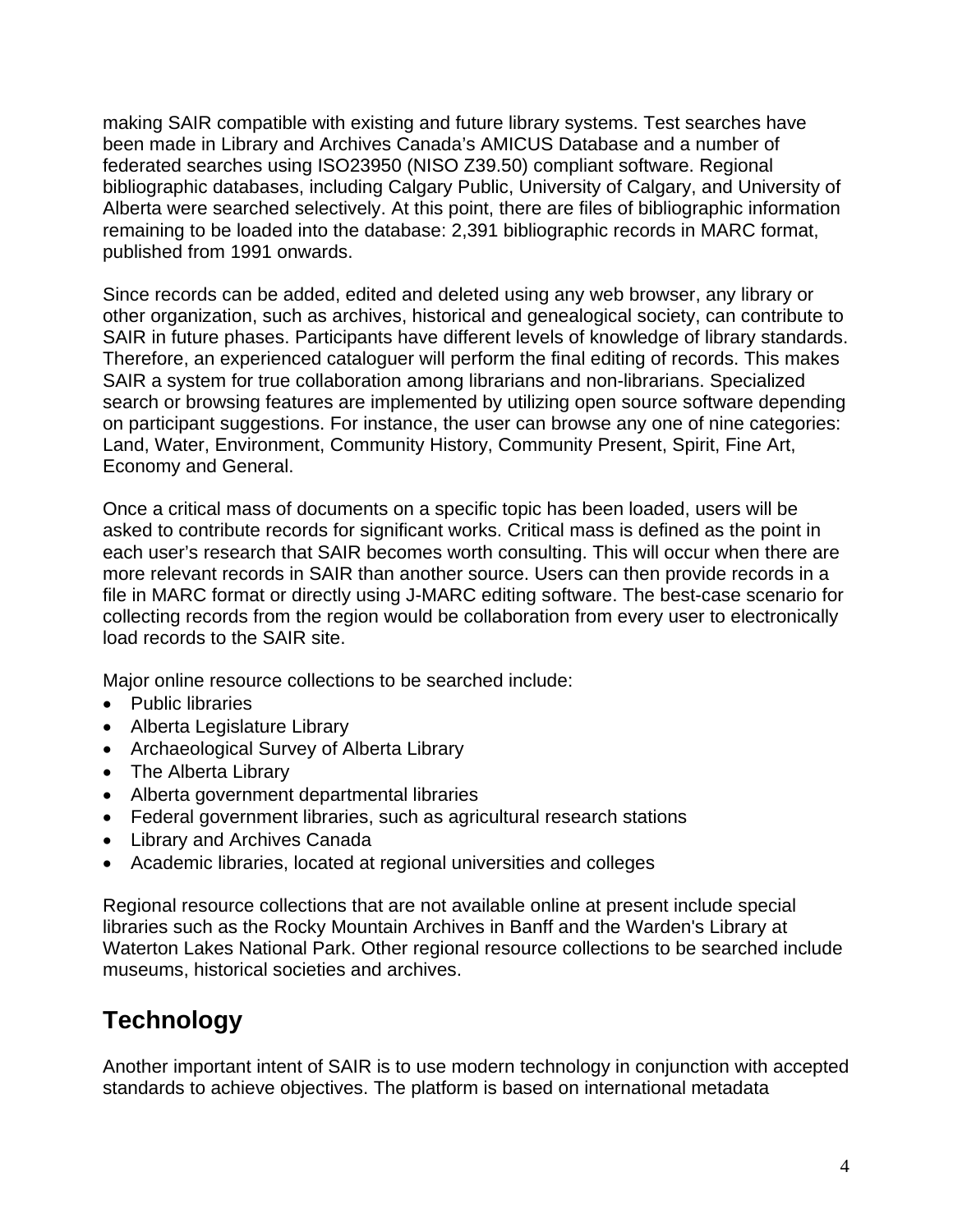standards Dublin Core and MARC to promote interoperability. In terms of software, the project uses and develops open source software out of the conviction that moving towards open systems is beneficial in opening resources to the public.

#### *Greenstone*

Greenstone Digital Library Software (Witten and Bainbridge), an open source product, is used because it is highly suitable for this project. Greenstone and any collections built with it can be customized in many ways. For example, modules that support the inclusion of new data types can be added easily to the main software base. A collection can be customized to provide different views of its contents and different searching and browsing mechanisms

The product enjoys an established funding base, has been utilized for several years by the library and archives community, and is updated frequently so that it is considered reliable. In addition, use of the software is free of the typical licensing restrictions imposed by commercial vendors, and the source code is freely available. This lowers the total cost of ownership for licensees. It is not desirable to be locked into a particular vendor solution, including their design path, as well as implementation and fixed timeline. Greenstone freely allows input so it can be tailored specifically to the community development and sharing aspects of this project.

Therefore, the intent is to maximize potential for communication and substitute a system for human labour. In order to make Greenstone more able to incorporate records, two pieces of software have been co-developed by members of the University of Lethbridge and NextLibrary. The loader software will take ubiquitous MARC records from any standard library system and load them to SAIR. The J-MARC editor will be used to create new records that can then be added to SAIR by using the loader software.

### *J-MARC*

J-MARC (Osborn *et al*.) is a tool for creating and editing MARC records that is crossplatform, simple to use, and can be used with any digital library that supports the MARC format. J-MARC allows a community of users to truly collaborate with each other.

In designing J-MARC, existing software tools for creating bibliographic records were studied. They can be classified into the following categories:

- Integrated tools, which provide full editing capabilities for MARC records, but are built into an existing system. They are not independent tools that can be **used** with any digital library software suite such as Greenstone. Such tools include BookWhere (Webclarity Software) and IsisMarc (UNESCO), Millenium (Innovative Interfaces), TeraText (TeraText Solutions), and JavaISIS (Enea).
- Standalone tools, which also provide full MARC record editing capabilities. They are completely independent and can be used with any existing digital library suite. However, they only work on Windows-based operating systems. Since people in a collaborative environment may use different operating systems, this makes sharing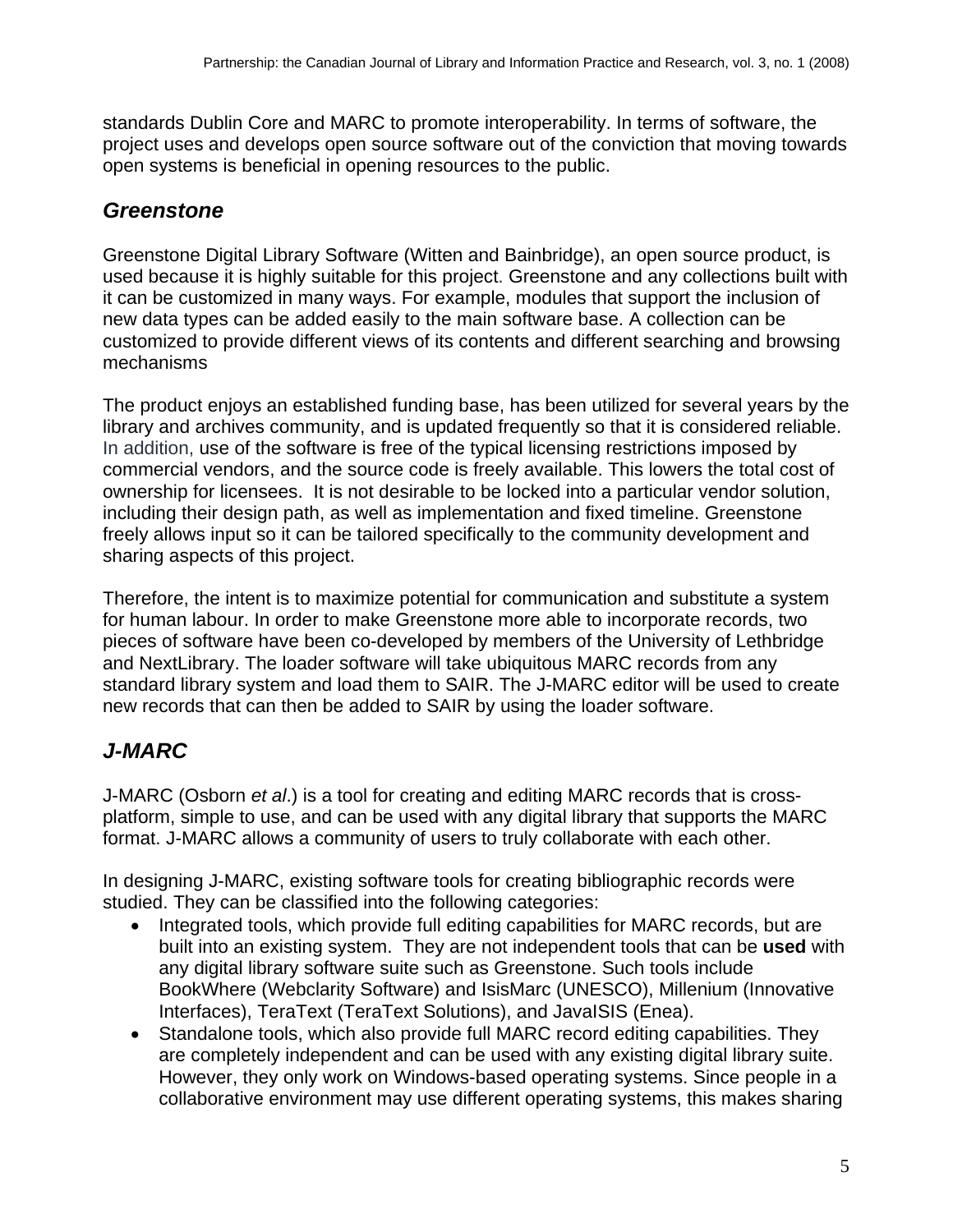information impossible. These tools include MarcEdit (Reese), AGent MARCit (Auto Graphics) and Visual MARC Editor (Algorhythms Consultants).

• Application Programming Interfaces (APIs), which provide a set of functions for the creation of MARC tools that suit specific needs. One such tool is MARC4J (Peters), which is an API that is written in Java. Therefore, it is platform independent after it is used to implement a software tool. However, this requires extensive programming knowledge.

Most bibliographic tools do not meet the needs of a wide audience, especially organizations that exist outside a library system. In addition, most have complex user interfaces that require detailed knowledge of how the bibliographic record is organized.

J-MARC differs from existing tools in the following ways:

- 1. Cross-platform support. Most standalone MARC editing tools are written exclusively for Windows operating systems. They cannot work on other systems such as MAC OS X or Unix/Linux without the setup of emulation tools. J-MARC can run on all major platforms. The only requirement is installation of the Java Runtime Environment.
- 2. Simpler interface. Most existing MARC editing tools have complex interfaces. J-MARC keeps editing simple by only displaying one field at a time and allowing users to hide this field when not in consideration. In addition, the corresponding field name is also displayed upfront, which removes confusion about what each field code represents.
- 3. J-MARC is designed with built-in flexibility so that some customization is possible. In addition, the flexibility allows for additional functionality to be added easily.

Currently, J-MARC is used with the Greenstone digital library software. It will be made available as an open-source option under the terms of the GNU Public License. It works on all versions of Windows (except 3.1), MAC OS X, and many versions of Unix/Linux.

#### *User Interface*

For J-MARC to be useful to users who are not familiar with the MARC format, it is designed with a graphical user interface (GUI) that is simple to use. Only a minimal amount of information is displayed to the user at any given time. It is also designed with flexibility with respect to the list of MARC fields that the user can work with, and the labels used to identify fields. Only a small number of the many pre-defined MARC fields are used on a regular basis, while many others are used rarely. The fields that J-MARC makes available to the user are specified in a file that is read by the GUI on startup. This file contains a tag and a label for each MARC field to be included. In future, labels will be used to set templates for editing records for material of different format types.

Field tags can be reset by the user. For example:

100-MAIN ENTRY PERSONAL NAME 110-MAIN ENTRY CORPORATE NAME 245-TITLE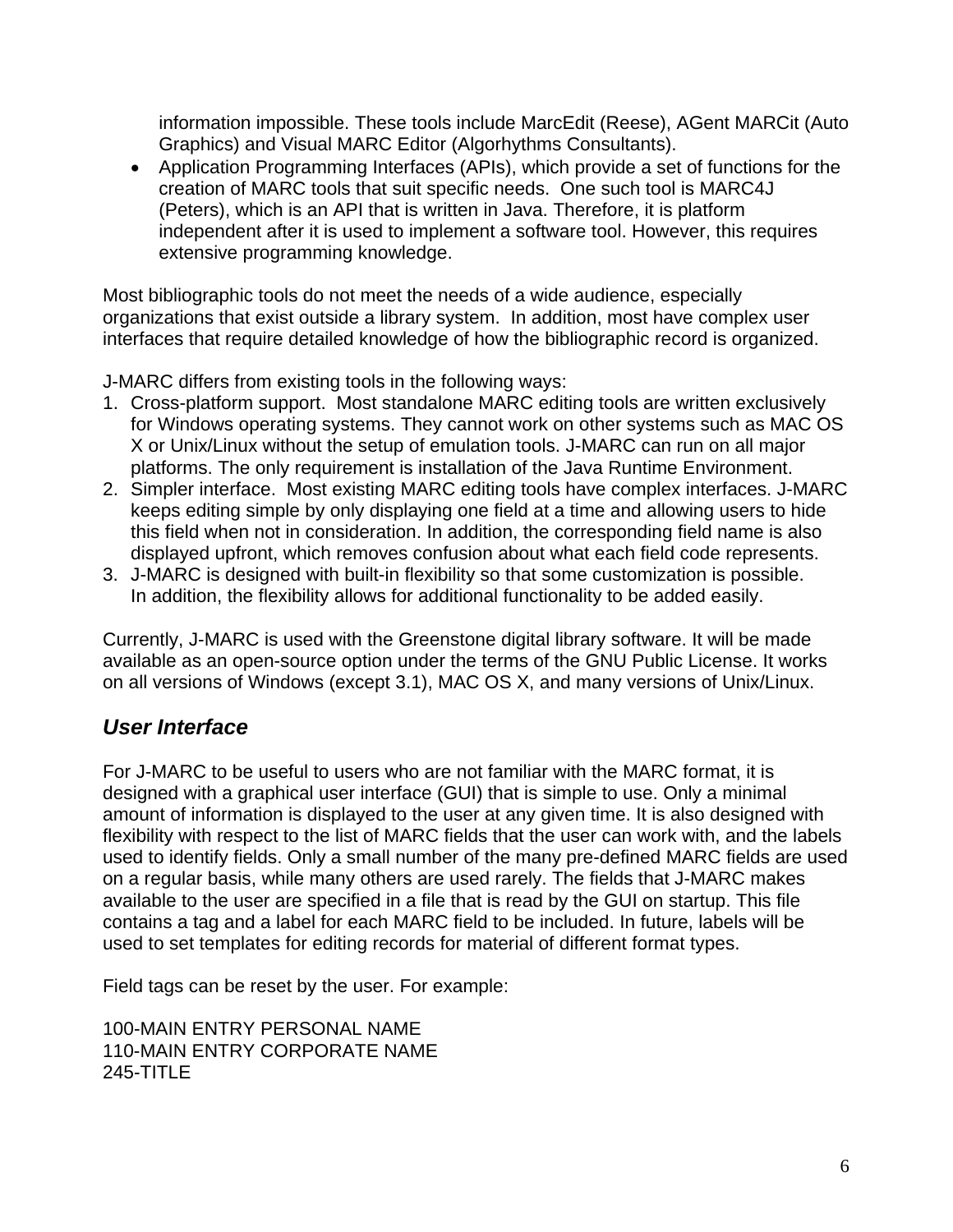Tags can be changed so that they are more meaningful to the specific group of users. For example, the fields with tags 100 and 110 can be labelled as follows:

100-Name of Author 110-Affiliation of Author 245-Title

Currently, the indicators cannot be customized. J-MARC will be extended in the near future so that indicators can be customized.

### **Example Usage of SAIR and J-MARC**

In this section, the functionality of SAIR and J-MARC are demonstrated by showing how a user can contribute bibliographic information for an article on Southern Alberta. The user has recently written an article on the descendants of the early coal miners in the Lethbridge area, and feels that the existence of the article is an important contribution to SAIR.

#### *Creating the MARC Record*

The user begins by running J-MARC, which is located on their computer. The following window opens [\(Figure 2](#page-6-0)):

| File Name:                                    |  | <b>Open</b>                     |
|-----------------------------------------------|--|---------------------------------|
| <b>Record Details</b>                         |  |                                 |
| Select Field:                                 |  | Preview                         |
|                                               |  | $\overline{\mathcal{L}}$<br>558 |
| <b>Field Details</b>                          |  |                                 |
| Indicator 1:                                  |  | Indicator 2:                    |
| <b>Sub Field Details</b><br>Select Sub Field: |  |                                 |
|                                               |  | ×<br>$\cdots$                   |
|                                               |  |                                 |
|                                               |  |                                 |
|                                               |  |                                 |
|                                               |  |                                 |
|                                               |  |                                 |
|                                               |  |                                 |
|                                               |  |                                 |
| Record Modification & Navigation              |  |                                 |

<span id="page-6-0"></span>**Figure 2 - J-MARC Window**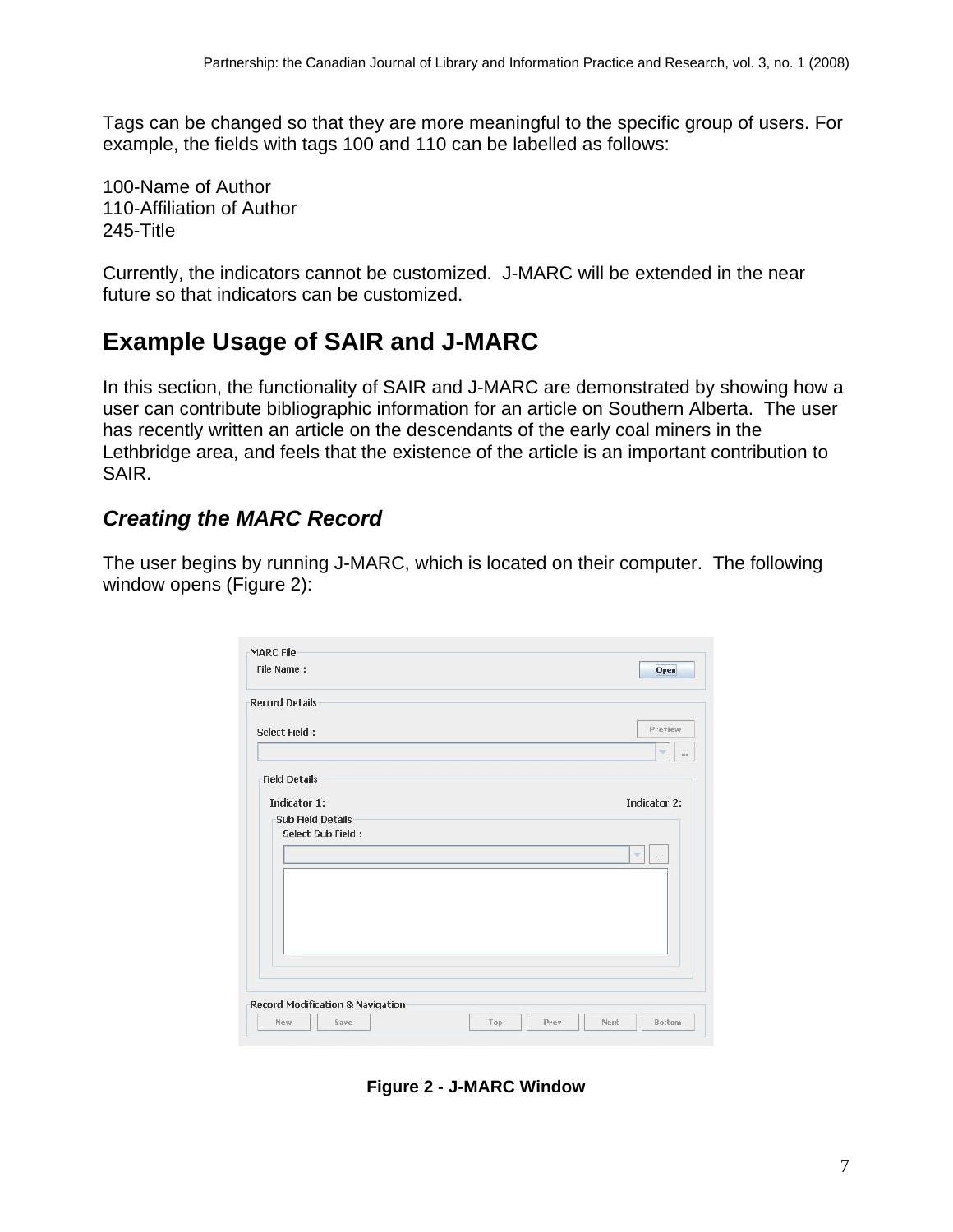The user will create a new MARC file by clicking on 'Open' in the top right-hand corner. A file dialog will appear, and in the 'File Name' field, the user will type in "famhist.marc".

After clicking on 'Open', the file dialog will disappear, and the filename "famhist.marc" will appear in the 'MARC File' area of J-MARC. Next, the user will click on 'New', which is located in the bottom left-hand corner, to add a record to "famhist.marc". Then, in the 'Record Modification and Navigation' area of J-MARC will appear the ratio 1/1, which indicates 'record 1 of 1'

Next, the user will add a MARC field. Near the top of the 'Record Details' area is the dropdown box for selecting a field. To the right of the drop-down box is a button that is clicked to produce a list of fields that are available to add to the record (Figure 3**Error! Reference source not found.**):



**Figure 3 – List of Available MARC Fields** 

In this example, the fields with tags 100, 245 and 655 are available. In addition, the field with tag 655 must be added and assigned one of the SAIR categories – Land, Water, Environment, Community Present, Community History, Spirit, Fine Art, Economy, and General and Miscellaneous. Tag 655 will be used to organize records into broad subject categories for display and production of the bibliography.

The user begins by selecting '100 – Name of Author', and clicking on 'Add'. Then, the user selects this from the drop-down box. Next, a value of 1 is chosen for indicator 1 to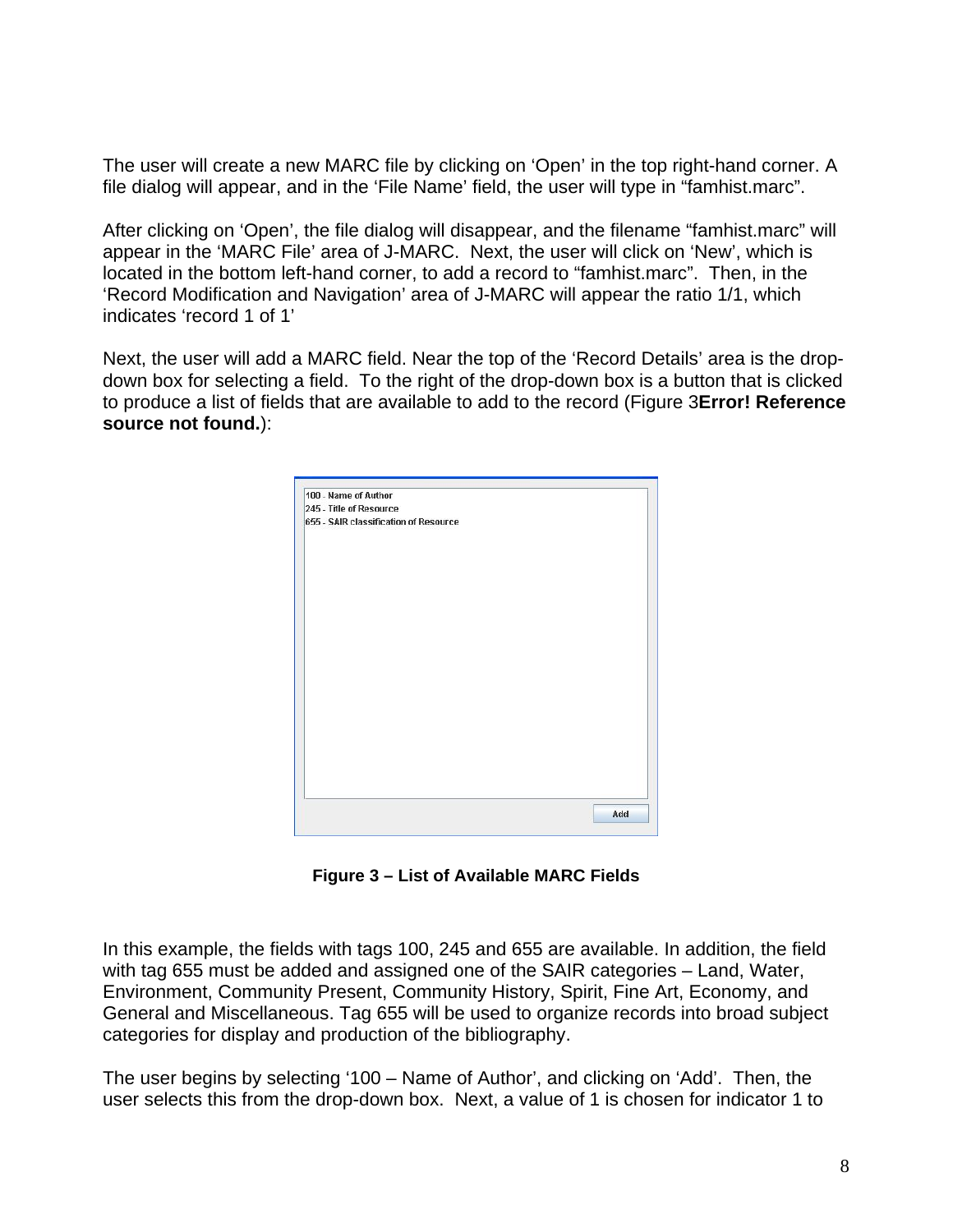denote that the last name will come first. Following this, the subfield 'a – Personal Name' is selected in the same manner as '100 – Name of Author. Finally, the user enters his or her name (Figure 4):

| File Name: famhist.marc                                                                                              |  |  | Close        |                   |
|----------------------------------------------------------------------------------------------------------------------|--|--|--------------|-------------------|
| <b>Record Details</b>                                                                                                |  |  |              |                   |
| Select Field:                                                                                                        |  |  |              | <b>Preview</b>    |
| 100 - Name of Author                                                                                                 |  |  |              | v<br>             |
| <b>Field Details</b><br>Indicator 1:<br> 1 <br>$\blacktriangledown$<br><b>Sub Field Details</b><br>Select Sub Field: |  |  | Indicator 2: | #<br>$\mathbf{v}$ |
| a - Personal name (NR)                                                                                               |  |  | $\mathbf{v}$ |                   |
| Osborn, Wendy                                                                                                        |  |  |              |                   |
| Record Modification & Navigation                                                                                     |  |  |              |                   |

**Figure 4 – Addition of New Field to MARC Record** 

The user will follow the same strategy to add "Descendents of the Early Coal Miners" for '245 – Title of Article' and "Community History" for '655 – SAIR Classification of Resource'. Finally, the user will click on 'Save', which is located at the bottom of the J-MARC window, to finish creating the record.

#### *Adding Records to SAIR*

After the user creates her MARC record, it will be added to the SAIR collection by visiting the Southern Alberta Digital Library (SADL) website and clicking on the image "The Librarian Interface". After entering the SAIR project username and password, the user will click on "Launch Greenstone Librarian Interface" to display the GUI (Figure 5):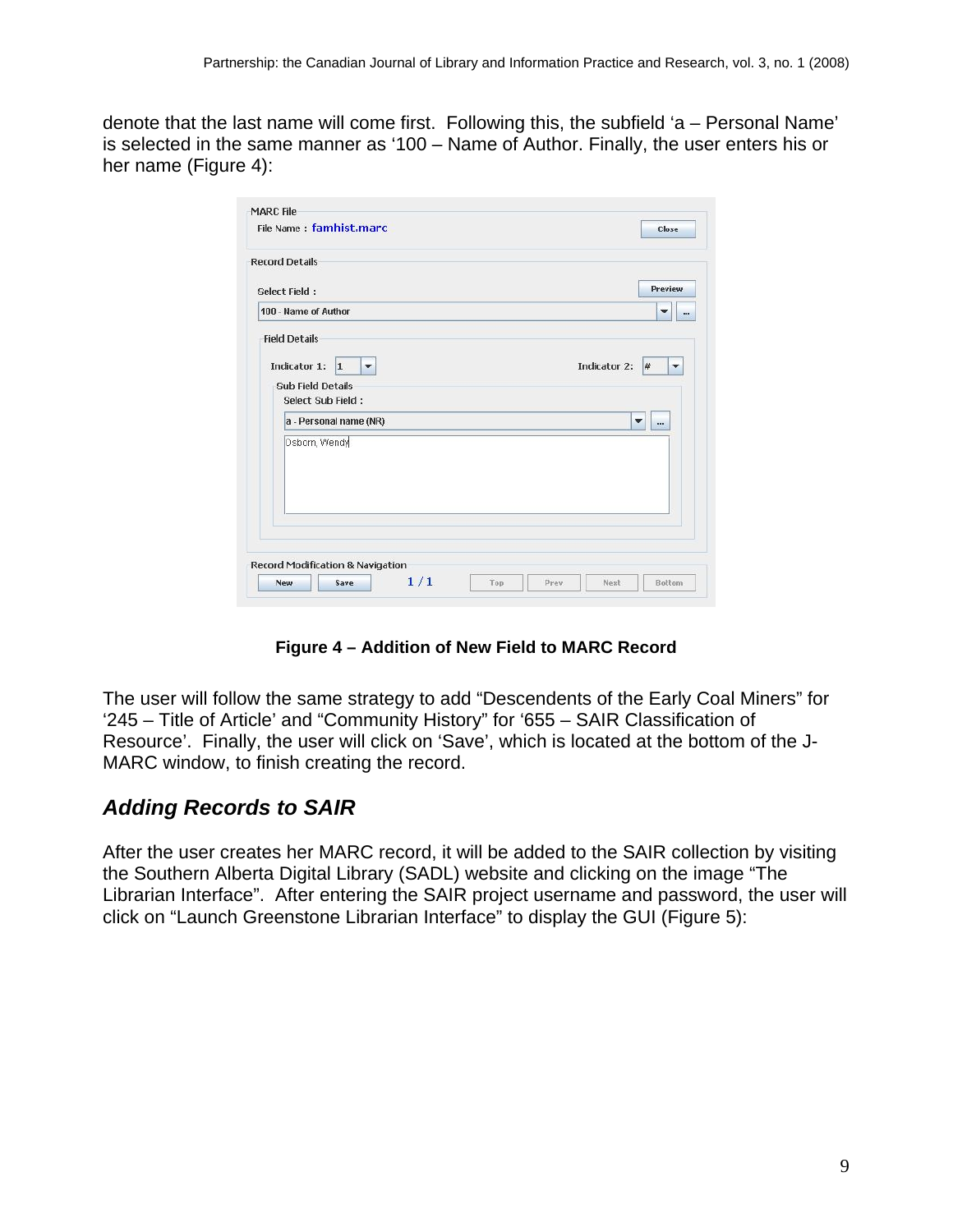| Creenstone Librarian Interface v2.71 Mode: Expert Collection: SAIR - Southern Alberta Information Resource                                                                                                                                                                                                                                                      |                   |                     |               |
|-----------------------------------------------------------------------------------------------------------------------------------------------------------------------------------------------------------------------------------------------------------------------------------------------------------------------------------------------------------------|-------------------|---------------------|---------------|
| File<br>Edit                                                                                                                                                                                                                                                                                                                                                    |                   |                     | <b>B</b> Help |
| 51<br>Gather <b>&amp;</b> Enrich O Design <b>B</b> Create O Format                                                                                                                                                                                                                                                                                              |                   |                     |               |
| Workspace                                                                                                                                                                                                                                                                                                                                                       | Collection        |                     |               |
| <b>E</b> Favorites<br><b>E</b> Incomplete<br><b>JMARC</b><br><b>E-1</b><br><b>E-BILocal Settings</b><br>My Documents<br><b>E-Corel User Files</b><br>E My Music<br>My Pictures<br>My Received Files<br>E My Videos<br><b>E</b> Updater5<br><b>DESKTOP.INI</b><br>famhist.marc<br>E NetHood<br>PrintHood<br>$+ - -$<br>$H$ Recent<br><b>SendTo</b><br><b>E-1</b> | famhist.marc      |                     |               |
| Show Files   All Files                                                                                                                                                                                                                                                                                                                                          | <b>Show Files</b> | <b>All Files</b>    |               |
| No action requested<br>0%                                                                                                                                                                                                                                                                                                                                       |                   | <b>Stop</b>         |               |
| <b>Remote Greenstone Server Progress:</b>                                                                                                                                                                                                                                                                                                                       |                   | No action requested |               |

**Figure 5 – Greenstone Librarian Interface** 

The user will begin by selecting 'Open' from the 'File' menu. A selection dialog will appear. The collection 'SAIR – Southern Alberta Information Resources' will be listed. The user will select this collection, and its configuration information will be loaded. Then, the file "famhist.marc" is dragged from the Workspace panel to the Collection panel. Next, the 'Create' tab is accessed, and 'Build Collection' is clicked to add the MARC record. Following this, 'Preview Collection' can be clicked to access the SAIR collection.

By browsing the 'Community History' link, the user can view the newly added record (Figure 6):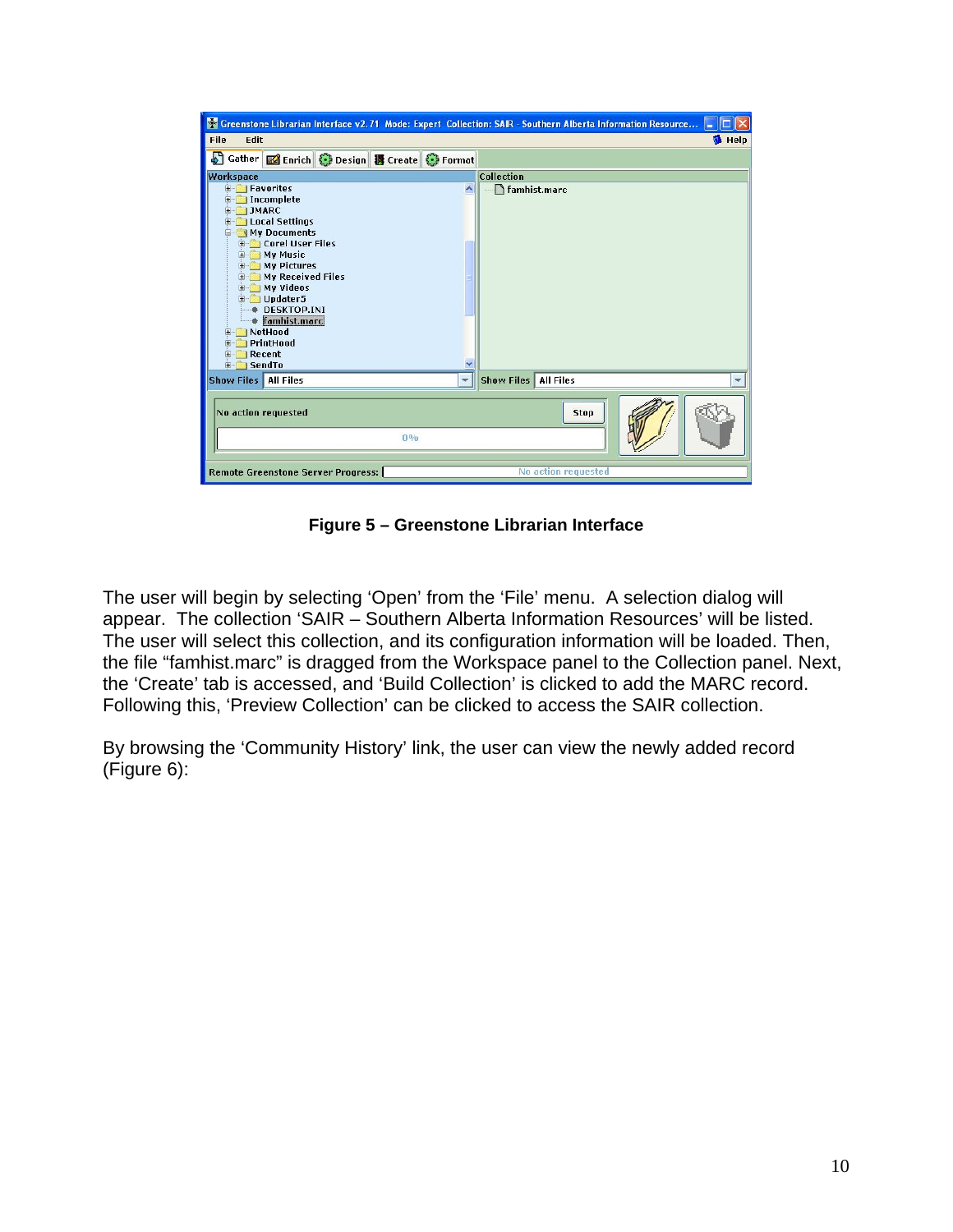|                                                                                                                      | Jouthern Alberta Information Resource                          |
|----------------------------------------------------------------------------------------------------------------------|----------------------------------------------------------------|
| Navigation                                                                                                           | bibliographic digital library                                  |
| Community History V                                                                                                  |                                                                |
| <b>Search</b>                                                                                                        |                                                                |
| search                                                                                                               |                                                                |
| <b>Descendents of the Early Coal Miners</b>                                                                          |                                                                |
| Title:                                                                                                               | Descendents of the Early Coal Miners                           |
| General Creator:                                                                                                     | Osborn, Wendy                                                  |
| Type:                                                                                                                | CommunityHistory                                               |
|                                                                                                                      |                                                                |
| <pre><br/><math>LDR</math> 00142<math>nas</math><br/>100 1 a Osborn, Wendy<br/>655<br/>a CommunityHistory<br/></pre> | 2200061 a 4500<br>245 2 a Descendents of the Early Coal Miners |

**Figure 6 – SAIR Display of New Record** 

Two versions of the record are displayed. The first contains selected MARC fields that are displayed in Dublin Core format. The second is the original MARC record in its entirety.

### **Conclusions**

The value of bibliography is expressed eloquently by Bill Harnum, a representative of the University of Toronto Press, "Bibliographies are really the backbone of a nation's or culture's literature. It's not too much to say that Peel's bibliography codified prairie literature for many generations to come" (Osadetz 5).

SAIR is based on a democratic concept that is intended to open the resources of the region to the general public in a way that no other initiative does. A bibliography on Southern Alberta was selected for two reasons: the authors' familiarity with the region and its literature, and the desire to revisit the bibliographic enterprise with contemporary tools.

Progress has been made in defining the scope and objectives of the project, evolving methodology and technology; however expected value and benefits are still potential. Some remaining issues and challenges are still to be resolved, specifically: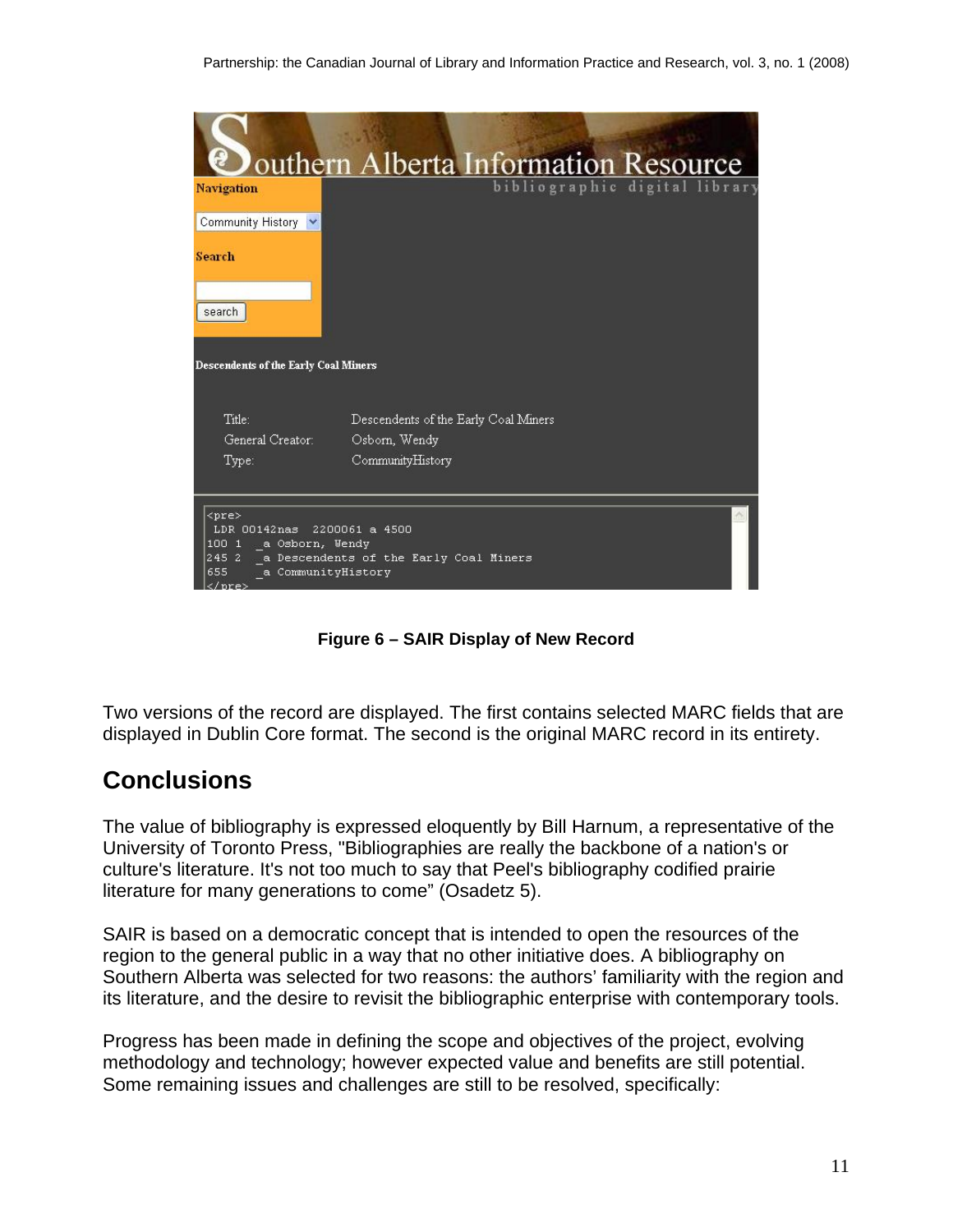- Digital formats present a number of challenges in terms of selection and presentation. For example, how to define "published" material as opposed to archival material.
- **Legal issues relating to technology such as linking and location information have** emerged.
- **Basic technical issues remain, such as how best to update links.**
- Ownership issues related to records are more complex with consortia and involvement of quasi-commercial services, such as Online Computer Library Center (OCLC).

The level of software development is expected to be sufficient to achieve the "critical mass" of records. The next round will see tools for non library people, based on Dublin Core and Open Archives Initiative (OAI). Upon completion, SAIR will contain bibliographic, preservation, ownership, administrative and location information on documents about the region, its communities and regionally important topics. The efforts of national and provincial initiatives will be watched closely to make sure that the Bibliography will be aligned with the next generation of technology and standards.

Some important and intriguing questions have been posed, yet still remain undefined, for example, standards relating to languages and character sets. The adoption of character sets alone will present a major challenge for people involved in SAIR with major language groups represented in southern Alberta including Blackfoot and other First Nations, Japanese, Chinese, and other major Western European languages, such as Dutch, German and Italian. Greenstone is multilingual and through the use of UNICODE presents possibilities for dealing with character sets other than Latin based.

One of the benefits of conversing directly with potential participants was learning of the need for constructive action in the management of special collections, such as pamphlets, images, papers and manuscripts. Finding aids are becoming too costly to maintain and are accessible only on-site. SAIR is a perfect resource for getting these hidden collections out into the open.

SAIR is the product of four years of traveling, emails, phone calls, loading records, reloading records – failures and triumphs. The tools have been developed and we are ready to commence adding the details of the participants. In order to initiate Phase 2, more funding is needed, in addition to support from librarians and non-librarians. The bibliography would be a natural fit with corporations. Time will tell whether it is adopted widely enough to be the social networking experiment that is envisaged. SAIR will be an important step in a larger digitization initiative to preserve Alberta's past – and more importantly, its present – for future generations to study and appreciate.

For further information on the project, contact Ian Dew at (807) 344-3831 or [ian@nextlib.com](mailto:ian@nextlib.com)

### **Acknowledgements**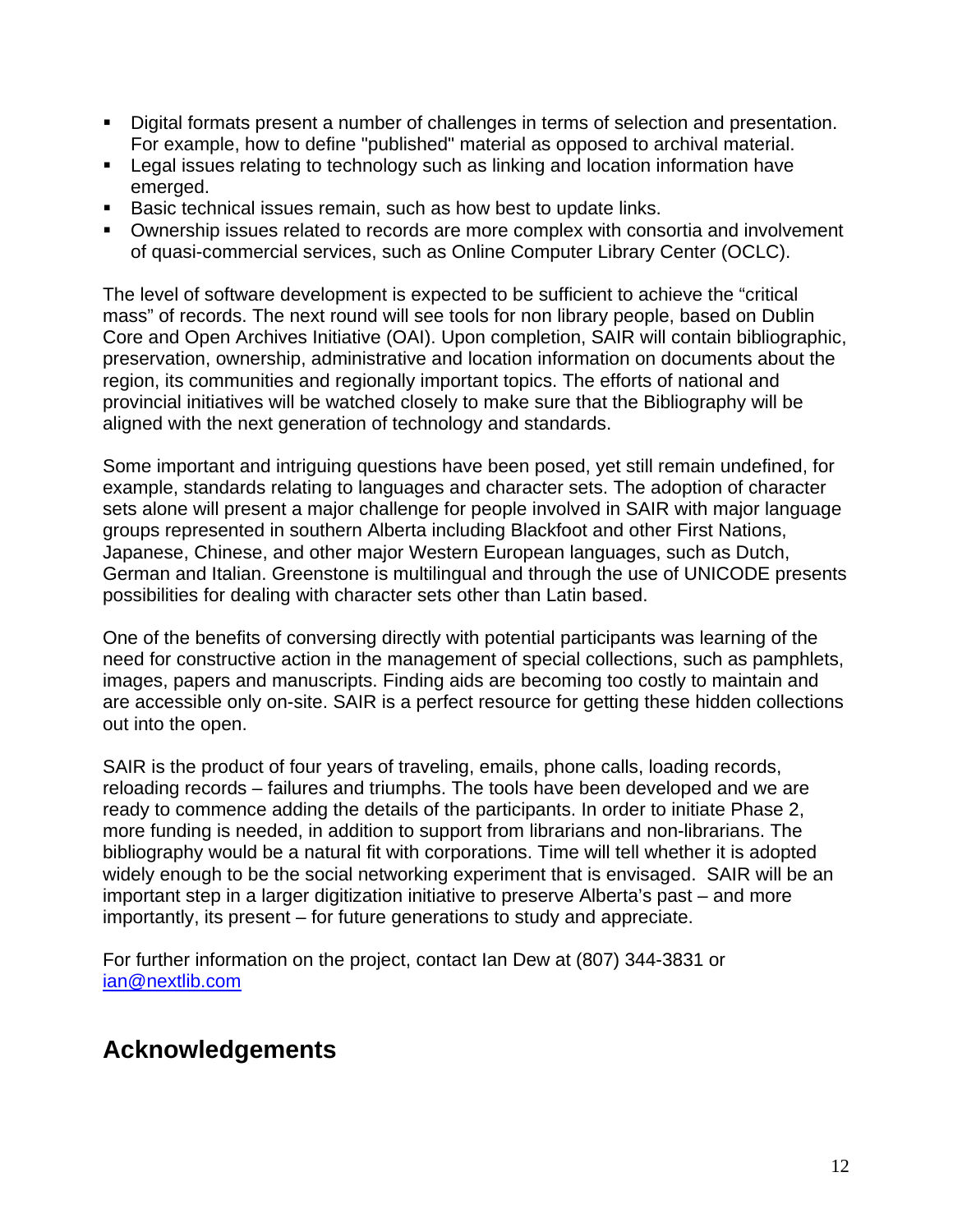SAIR is the product of many diverse talents. The authors are indebted to the following people for their hard work in implementing portions of the SAIR and J-MARC software: Attila Aros, University of Lethbridge undergraduate student; Steve Fox, former University of Lethbridge student, now a technical specialist at the University of Lethbridge Library; Daljit Kaur, former University of Lethbridge student, now a software evaluator at COE Newnes McGehee, a manufacturer of wood-processing products. The authors are especially indebted to John Paterson, NextLibrary Inc. and Doug McCormack, CorMac Technologies Inc. for hosting and operating test sites for the past four years.

# **References and Bibliography**

Progress with the project since its inception in 2003 is described in newsletters and other documents. [http://nextlib.com/projects.htm.](http://nextlib.com/projects.htm) For the SAIR test database, Select "Greenstone Experimental Site".

AGent MARCit<sup>™</sup>. 2008. Auto-Graphics, Inc.13 Mar. 2008 <http://www4.auto-

graphics.com/solutions/agentmarcit/agentmarcit.htm>.

Visual MARC. Algorhythms Consultants. 13 Mar. 2008

<http://www.slimpp.com/SlimPPsite/vismarc>.

Crewdson, K. and I. Dew. "The Southern Alberta Information Resources (SAIR) Project."

CIDL News (Feb. 2006). 13 Mar. 2008 <http://epe.lac-bac.gc.ca/100/206/301/lac-

bac/cidl-ef/2007-09-28/cidl/040021-200-2006-02-e.html>

Crewdson, K., I. Dew and W. Osborn. Southern Alberta Information Resources (SAIR) Project Update. Newsletter of the Library Association of Alberta July 2006:16. 13 Mar 2008

[<http://www.laa.ca/newsletter/2006/26.pdf](http://www.laa.ca/newsletter/2006/26.pdf)>

Dew, I. Bibliography of Material Related to Southern Alberta Published to 1970. Lethbridge: University of Lethbridge Information Resources Centre. 1975.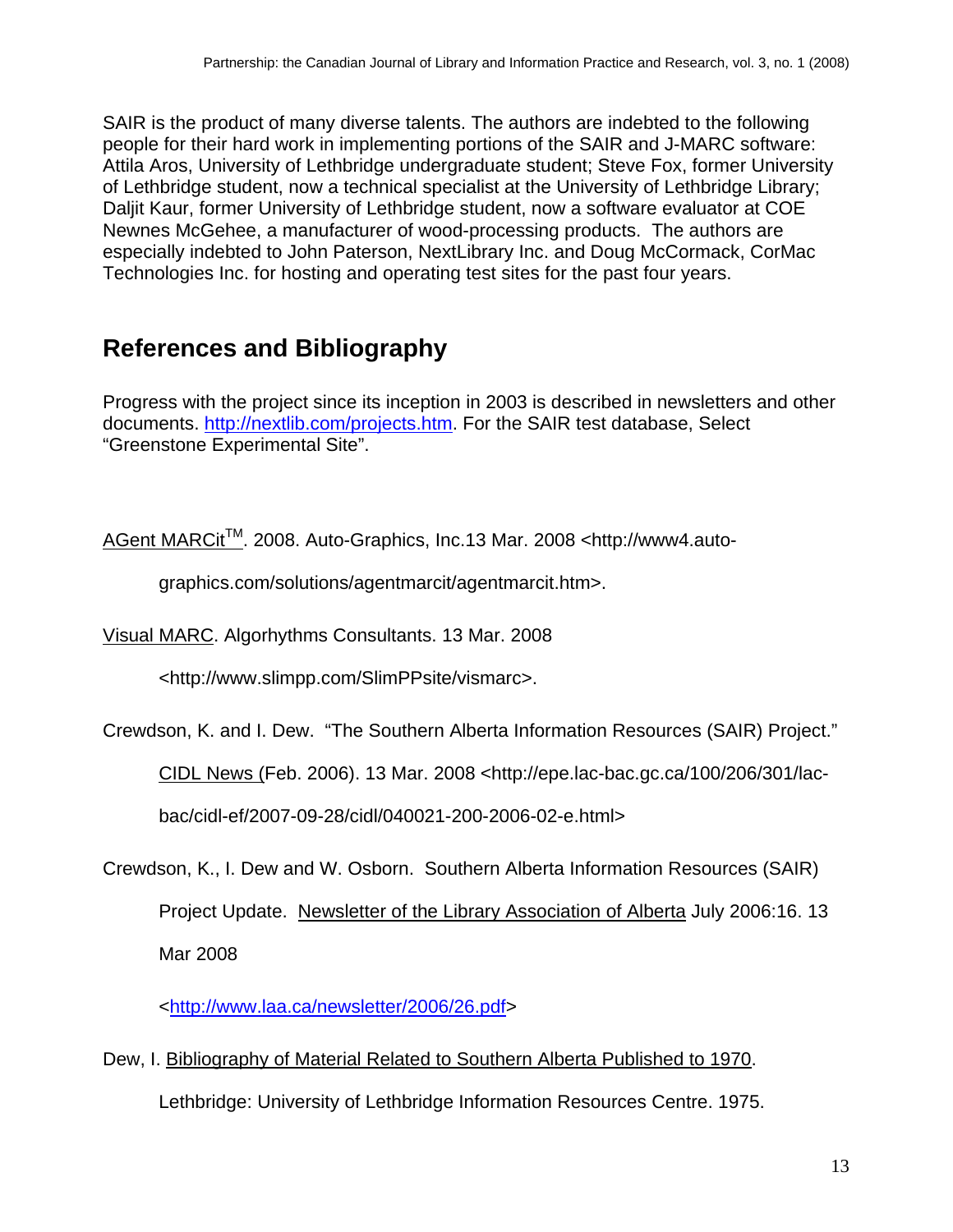Enea, R. JavaISIS. 23 June 2006. UNESCO. 13 Mar 2008

[<http://portal.unesco.org/ci/en/ev.php-](http://portal.unesco.org/ci/en/ev.php-URL_ID=5332&URL_DO=DO_TOPIC&URL_SECTION=201.html)

[URL\\_ID=5332&URL\\_DO=DO\\_TOPIC&URL\\_SECTION=201.html](http://portal.unesco.org/ci/en/ev.php-URL_ID=5332&URL_DO=DO_TOPIC&URL_SECTION=201.html)>.

- Fattahi, R. and E. Afshar. "Added Value of Information and Information Systems: A Conceptual Approach." Library Review 55.2. (2006):132-47. 13 Mar. 2008 [<http://eprints.rclis.org/archive/00007728/](http://eprints.rclis.org/archive/00007728/)>.
- Hendry, D.G., J. R. Jenkins and J.F. McCarthy. "Collaborative Bibliography." Information Processing and Management: an International Journal 42 (2006):805–25.

Millenium. 2008. Innovative Interfaces. 13 Mar. 2008 [<http://www.iii.com/mill/index.shtml>](http://www.iii.com/mill/index.shtml).

NextLibrary, Inc., 2004. 18 Mar. 2008 <[http://www.nextlib.com/>](http://www.nextlib.com/).

- Odasetz, S. "Bringing Prairie History to Life." University of Alberta Express News. 9 May 2003. 13 Mar. 2008 <[http://www.expressnews.ualberta.ca/article.cfm?id=4368>](http://www.expressnews.ualberta.ca/article.cfm?id=4368).
- Osborn, W., D. Kaur, K. Crewdson, and I. Dew. "A Cross-platform Solution for Bibliographic Record Manipulation in Digital Libraries." Proceedings of the IASTED International Conference on Communication, Internet and Information Technology. Ed. R. Alhajj. Calgary:Acta Press, 2007. 193.198.

Peters, B. MARC4J. 2006. CollabNet, Inc. 13 Mar. 2008 [<http://marc4j.tigris.org/](http://marc4j.tigris.org/)>.

- Reese, T. MarcEdit. 24 Feb. 2008. Oregon State University. 13 Mar. 2008 [<http://oregonstate.edu/~reeset/marcedit/](http://oregonstate.edu/%7Ereeset/marcedit/)>.
- Snelson, P. "Communicating the Value of Academic Libraries." College and Research Libraries News 67.8 (2006). 13 Mar. 2008